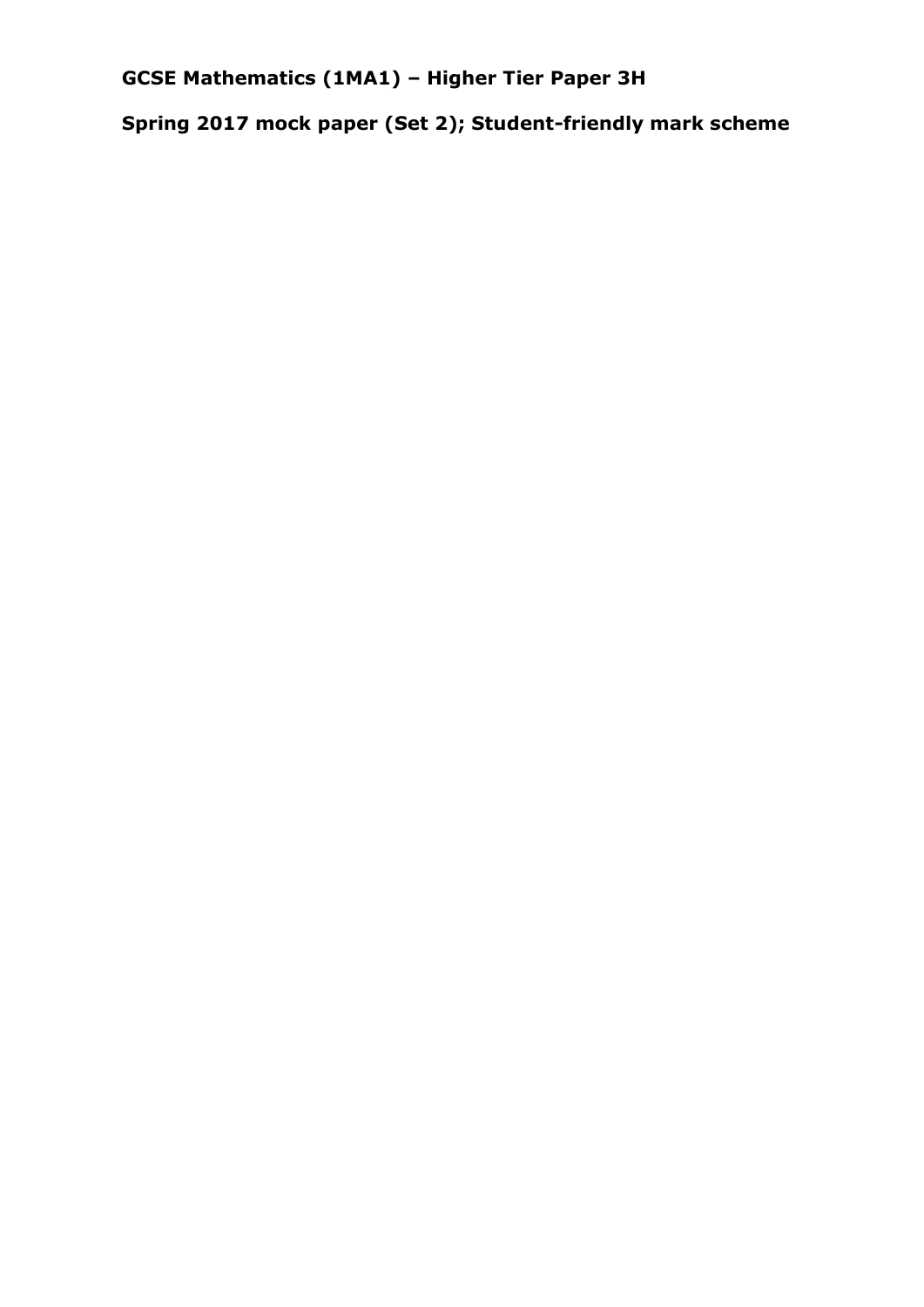#### **NOTES ON MARKING PRINCIPLES**

#### **Guidance on the use of codes within this mark scheme**

M1 – method mark. This mark is generally given for an appropriate method in the context of the question. This mark is given for showing your working and may be awarded even if working is incorrect.

P1 – process mark. This mark is generally given for setting up an appropriate process to find a solution in the context of the question.

A1 – accuracy mark. This mark is generally given for a correct answer following correct working.

B1 – working mark. This mark is usually given when working and the answer cannot easily be separated.

C1 – communication mark. This mark is given for explaining your answer or giving a conclusion in context supported by your working.

In some cases full marks can be given for a question or part of questions where no working is seen. However, it is wise to show working for one small slip could lead to all marks being lost if no working is shown.

Some questions (such as QWC) require all working to be shown; in such questions, no marks will be given for an answer with no working (even if it is a correct answer).

Note that in some cases a correct answer alone will not score marks unless supported by working; these situations are made clear in the mark scheme. Examiners are prepared to award zero marks if the student's response is not worthy of credit according to the mark scheme.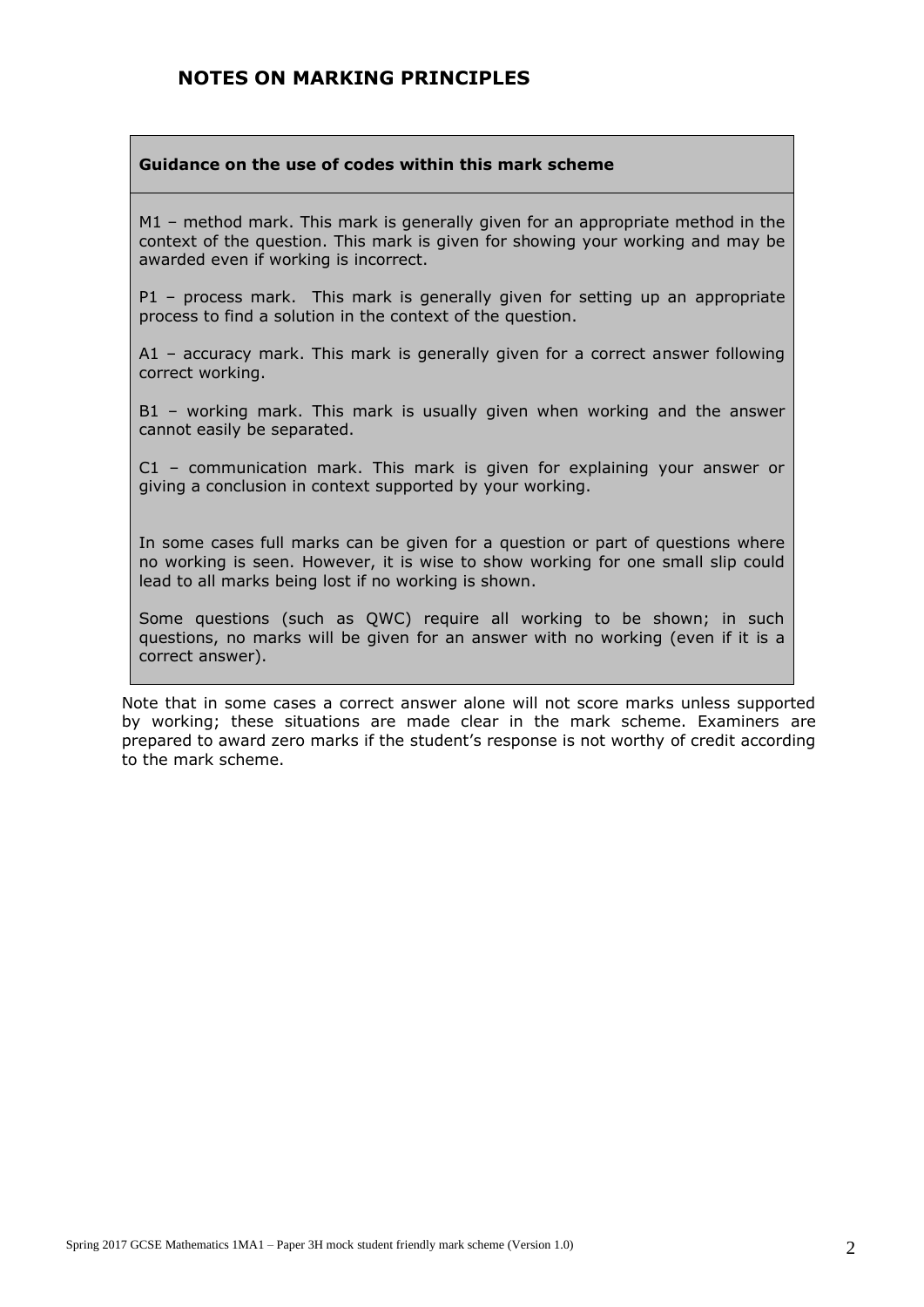### **Question 1 (Total 3 marks)**

| Part | Working or answer an examiner might<br>expect to see | <b>Mark</b>    | <b>Notes</b>                                                                                                 |
|------|------------------------------------------------------|----------------|--------------------------------------------------------------------------------------------------------------|
|      | $rac{d-10}{5-2} = 4$                                 | P <sub>1</sub> | This mark is given for a process to<br>process to use the gradient                                           |
|      | $rac{d-10}{3}$ = 4 so $d-10=12$                      | P <sub>1</sub> | This mark is given for a process to for a<br>complete process to rearrange equation<br>formed to isolate $d$ |
|      | $d = 22$                                             | A <sub>1</sub> | This mark is given for the correct answer<br>only                                                            |

### **Question 2 (Total 3 marks)**

| Part | Working or answer an examiner might<br>expect to see                                       | <b>Mark</b>    | <b>Notes</b>                                                                 |
|------|--------------------------------------------------------------------------------------------|----------------|------------------------------------------------------------------------------|
|      | $100 \div 1.38$ (= £72.46)<br><sub>or</sub><br>$222 \times 1.38$ (= €306.36)               | P1             | This mark is given for a process to use<br>the currency conversion rate      |
|      | $\frac{72.46}{222+72.46} = 0.2461$<br><sub>or</sub><br>$\frac{100}{306.36 + 100} = 0.2461$ | P1             | This mark is given for a complete<br>process to find the percentage required |
|      | 24.6%                                                                                      | A <sub>1</sub> | This mark is given for an answer in the<br>range $24.6 - 24.61$              |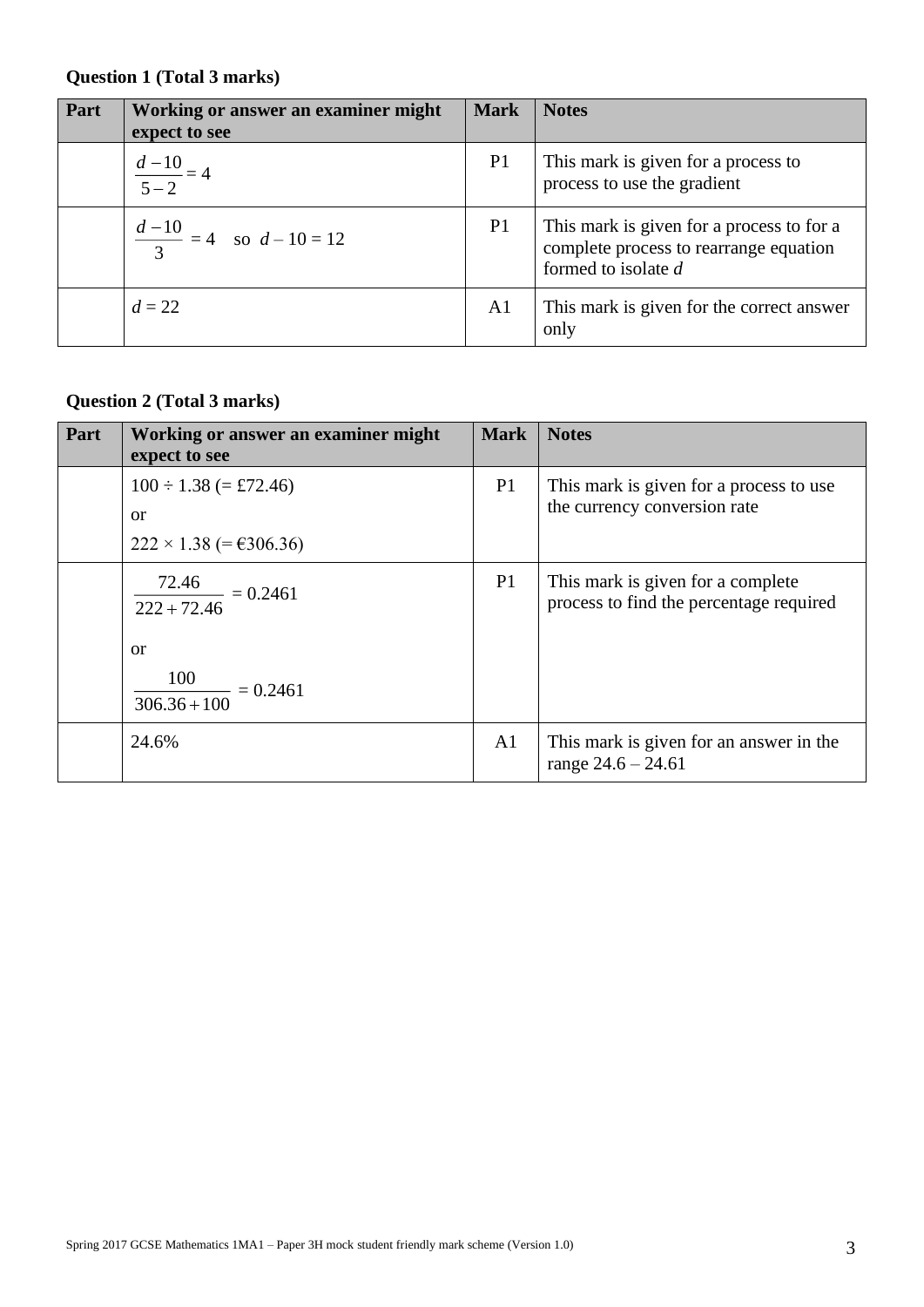### **Question 3 (Total 7 marks)**

| Part | Working or answer an examiner might<br>expect to see                    | <b>Mark</b>    | <b>Notes</b>                                                                                                                                                  |
|------|-------------------------------------------------------------------------|----------------|---------------------------------------------------------------------------------------------------------------------------------------------------------------|
| (a)  | $95 \times 18 = 1710$<br>$80 \times 18 = 1440$<br>$95 \times 80 = 7600$ | P1             | This mark is given for a process to for<br>process to find the surface area of at least<br>two different faces                                                |
|      | $(1710 + 1440 + 7600) \times 2 = 21500$                                 | P <sub>1</sub> | This mark is given for a complete process<br>to find the surface area of one cushion                                                                          |
|      | $4 \text{ m}_2 = 40,000 \text{ cm}_2$                                   | P <sub>1</sub> | This mark is given for a process to<br>convert units                                                                                                          |
|      | $\frac{21500\times6}{ }$ (= 3.225)<br>40000                             | P <sub>1</sub> |                                                                                                                                                               |
|      | 4 cans                                                                  | A <sub>1</sub> | This mark is given for the correct answer<br>only (whole number of cans)                                                                                      |
| (b)  | $21500 \times 6 = 2.93$<br>44000                                        | P <sub>1</sub> | This mark is given for a process to find<br>the number of cans needed (the surface<br>area of 6 cushions divided by the new<br>area covered by one spray can) |
|      | The number of tins required will be<br>reduced to three                 | C1             | This mark is given for a correct statement<br>supported by correct working                                                                                    |

## **Question 4 (Total 4 marks)**

| Part | Working an or answer examiner might<br>expect to see                                                                 | <b>Mark</b>    | <b>Notes</b>                                                                      |
|------|----------------------------------------------------------------------------------------------------------------------|----------------|-----------------------------------------------------------------------------------|
|      | (a)(i) $\begin{bmatrix} 1+3 \\ 4+2 \end{bmatrix} = \begin{bmatrix} 4 \\ 6 \end{bmatrix}$                             | B1             | This mark is given for the correct answer<br>only                                 |
|      | (a)(ii) $2\mathbf{a} = \begin{pmatrix} 2 \\ 8 \end{pmatrix}$ or $3\mathbf{b} = \begin{pmatrix} 9 \\ 6 \end{pmatrix}$ | M1             | This mark is given for a method to use<br>either $\binom{2}{8}$ or $\binom{9}{6}$ |
|      | $\left(\frac{2+9}{8+6}\right) = \left(\frac{11}{14}\right)$                                                          | A1             | This mark is given for the correct answer<br>only                                 |
| (b)  | Correct line from P drawn on diagram                                                                                 | B <sub>1</sub> | This mark is given for a correct vector<br>drawn                                  |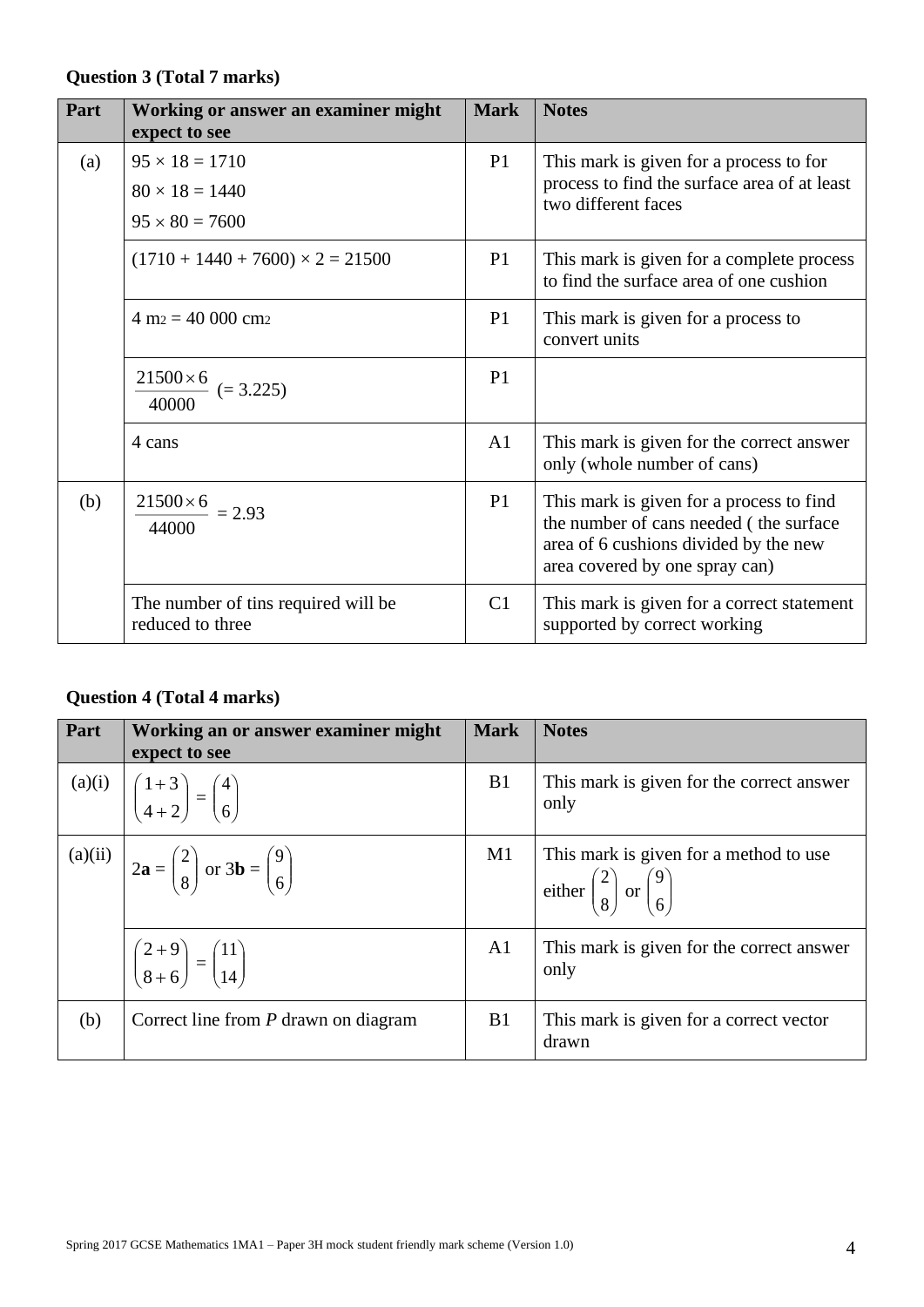### **Question 5 (Total 3 marks)**

| Part | Working or answer an examiner might<br>expect to see | <b>Mark</b>    | <b>Notes</b>                                                                                                                    |
|------|------------------------------------------------------|----------------|---------------------------------------------------------------------------------------------------------------------------------|
|      | Graph drawn                                          | M1             | This mark is given for a method to draw a<br>line of gradient $\frac{16}{9}$ drawn, with at least<br>two correct points plotted |
|      | Fully correct graph                                  | C <sub>1</sub> | This mark is given for a fully correct<br>graph drawn                                                                           |
|      | $48 - 52$                                            | B <sub>1</sub> | This mark is given for answer in the range<br>$48 - 52$                                                                         |

### **Question 6 (Total 2 marks)**

| Part | Working or answer an examiner might<br>expect to see | <b>Mark</b>    | <b>Notes</b>                                                   |
|------|------------------------------------------------------|----------------|----------------------------------------------------------------|
|      | $\sin 30^\circ = \frac{x}{18}$                       | M <sub>1</sub> | This mark is given for a method to find<br>out a value for $x$ |
|      | or                                                   |                |                                                                |
|      | $x = 18 \times \sin 30^{\circ}$                      |                |                                                                |
|      | $\sin 30^\circ = 0.5$ , so $x = 9$                   | A <sub>1</sub> | This mark is given for the correct answer<br>only              |

### **Question 7 (Total 3 marks)**

| Part | Working or answer an examiner might<br>expect to see | <b>Mark</b>    | <b>Notes</b>                                                                |
|------|------------------------------------------------------|----------------|-----------------------------------------------------------------------------|
|      | $11\ 28 - 08\ 40 = 2$ hrs 48 mins (= 2.8 hrs)        | P <sub>1</sub> | This mark is given for a process to find<br>the journey time                |
|      | $2.8 \times 183 =$                                   | P <sub>1</sub> | This mark is given for a complete process<br>to find the distance travelled |
|      | 512.4                                                | A <sub>1</sub> | This mark is given for the correct answer<br>only                           |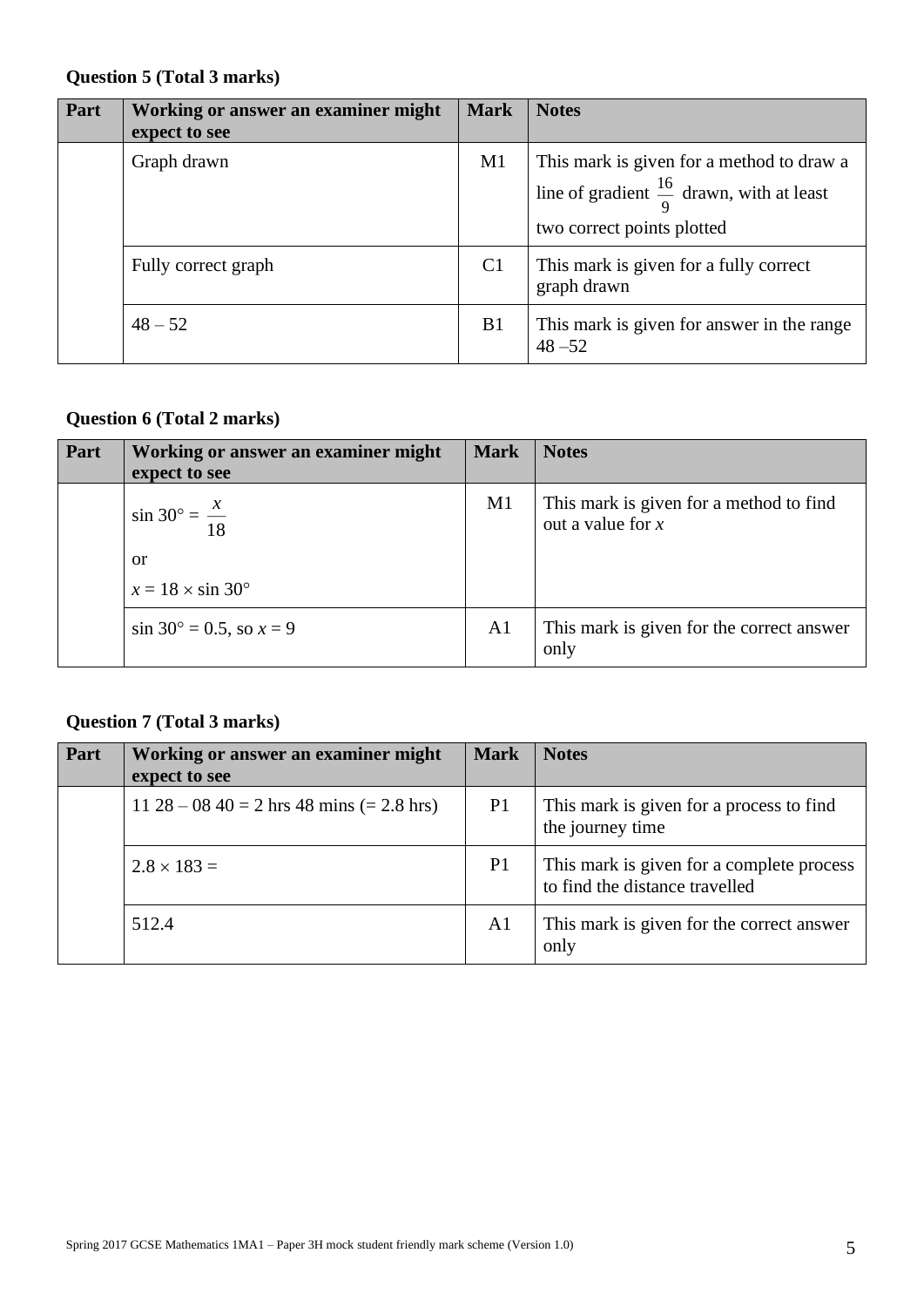### **Question 8 (Total 4 marks)**

| Part | Working or answer an examiner might<br>expect to see                                  | <b>Mark</b>    | <b>Notes</b>                                                                                                        |
|------|---------------------------------------------------------------------------------------|----------------|---------------------------------------------------------------------------------------------------------------------|
| (a)  | $\pi r_2 \times 6r$                                                                   | P <sub>1</sub> | This mark is given for a process to find<br>volume of cylinder                                                      |
|      | $\frac{3 \times \frac{4}{3} \pi r^3}{\pi r^2 \times 6r} = \frac{2}{3}$                | P <sub>1</sub> | This mark is given for complete process<br>to find the volume of 3 spheres divided<br>by the volume of the cylinder |
|      | 3                                                                                     | A <sub>1</sub> | This mark is given for the correct answer<br>only (the proportion <b>not</b> filled)                                |
| (b)  | Proportion between number of spheres and<br>relevant height cylinder remains constant | C <sub>1</sub> | This mark is given for a correct statement                                                                          |

## **Question 9 (Total 5 marks)**

| Part | Working or answer an examiner might<br>expect to see                               | <b>Mark</b>    | <b>Notes</b>                                                            |
|------|------------------------------------------------------------------------------------|----------------|-------------------------------------------------------------------------|
|      | $8600 \div 15$                                                                     | P1             | This mark is given for process to use<br>density and mass               |
|      | 1 m <sub>3</sub> of A has mass $8600 \div 15 \times 13$<br>$(= 573.33)$            | P1             | This mark is given for process to use ratio<br>to find the density of A |
|      | 5 m <sub>3</sub> of A has mass $573.33 \times 5$<br>$(= 37266.67)$                 | P <sub>1</sub> | This mark is given for a full process to<br>find mass of alloy A        |
|      | 3 m <sub>3</sub> of C has mass $3 \times \frac{21}{15} \times 8600$<br>$(= 36120)$ | P1             | This mark is given for a full process to<br>find mass of alloy C        |
|      | $37266.67 - 36120 = 1146.67$                                                       | A <sub>1</sub> | This mark is given for the correct answer<br>in the range $1146 - 1150$ |

## **Question 10 (Total 2 marks)**

| Part | Working or answer an examiner might<br>expect to see                                                                                                        | <b>Mark</b> | <b>Notes</b>                                                                                     |
|------|-------------------------------------------------------------------------------------------------------------------------------------------------------------|-------------|--------------------------------------------------------------------------------------------------|
|      | $0.045 \times 103 = 4.5 \times 101$<br>$4.5 \times 10^{-3} = 4.5 \times 10^{-3}$<br>$450 = 4.5 \times 10^{2}$<br>$0.45 \times 10^{-1} = 4.5 \times 10^{-2}$ | M1          | This mark is given for conversion to same<br>format or three expressions in the correct<br>order |
|      | $4.5 \times 10^{-3}$ , $0.45 \times 10^{-1}$ , $0.045 \times 10^{3}$ , 450                                                                                  | A1          | This mark is given for the correct order<br>only                                                 |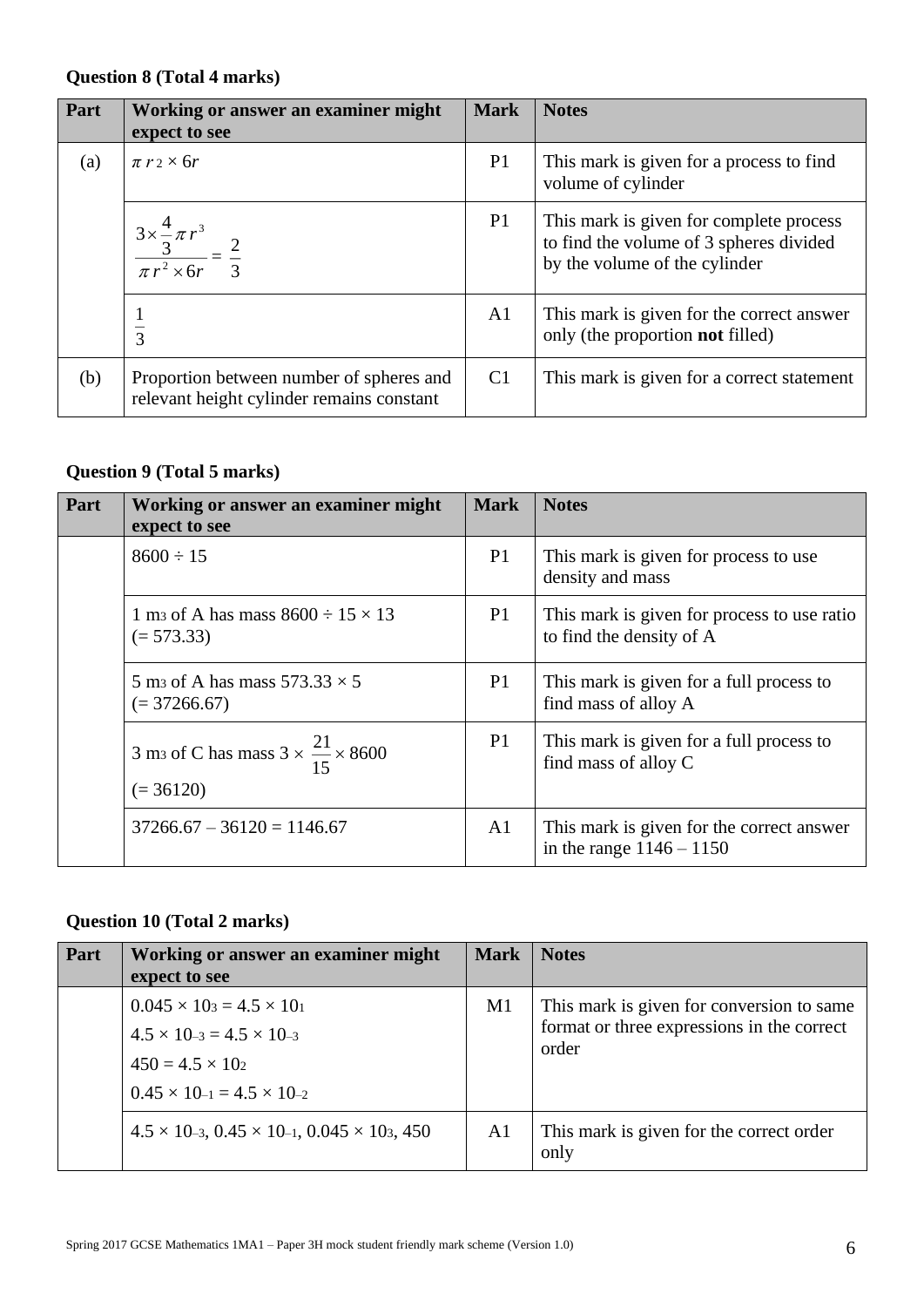### **Question 11 (Total 5 marks)**

| Part | Working or answer an examiner might<br>expect to see | <b>Mark</b>    | <b>Notes</b>                                                                            |
|------|------------------------------------------------------|----------------|-----------------------------------------------------------------------------------------|
|      | $AB = 8$ cm,<br>Map has scale 1 cm = $7 \text{ km}$  | M1             | This mark is given measuring the length<br>AB and finding the scale factor              |
|      | $35 \text{ km} = 5 \text{ cm}$ on the map            | M1             | This mark is given for a complete method<br>to find the correct scaled length for 35 km |
|      | Arc from A of circle with radius 5 cm                | $\mathbf{M}1$  | This mark is given for drawing an arc<br>from A of circle with radius 5 cm              |
|      | A line with a bearing of $300^{\circ}$ from B        | M1             | This mark is given for drawing a line with<br>a bearing of $300^{\circ}$ from B         |
|      | marked<br>×                                          | A <sub>1</sub> | This mark is given for a clearly indicated<br>intersection as required point            |

### **Question 12 (Total 2 marks)**

| Part | Working an or answer examiner might<br>expect to see | <b>Mark</b>    | <b>Notes</b>                                             |
|------|------------------------------------------------------|----------------|----------------------------------------------------------|
|      | $24 \times 12 =$                                     | M1             | This mark is given for a method to<br>produce a solution |
|      | 288                                                  | A <sub>1</sub> | This mark is given for the correct answer<br>only        |

### **Question 13 (Total 4 marks)**

| Part | Working or answer an examiner might<br>expect to see             | <b>Mark</b>    | <b>Notes</b>                                                                                            |
|------|------------------------------------------------------------------|----------------|---------------------------------------------------------------------------------------------------------|
| (a)  | $(x+2)(2x-3) = 2x^2 + 4x - 3x - 6$                               | M1             | This mark is given for multiplying out<br>two brackets with at least three terms out<br>of four correct |
|      | $(2x_2 + x - 6)(3x + 1) =$<br>$6x_3 + 2x_2 + 3x_2 + x - 18x - 6$ | M1             | This mark is given for a complete method<br>to multiply all three brackets                              |
|      | $6x^3 + 5x^2 - 17x - 6$                                          | A <sub>1</sub> | This mark is given for the correct answer<br>only                                                       |
| (b)  | $\left  n_4 \div n^{\frac{1}{2}} \right  = n^{4-\frac{1}{2}}$    | B1             | This mark is given for the correct answer<br>only                                                       |
|      | $= n^{\frac{7}{2}}$ or $n^{\frac{3}{2}}$                         |                |                                                                                                         |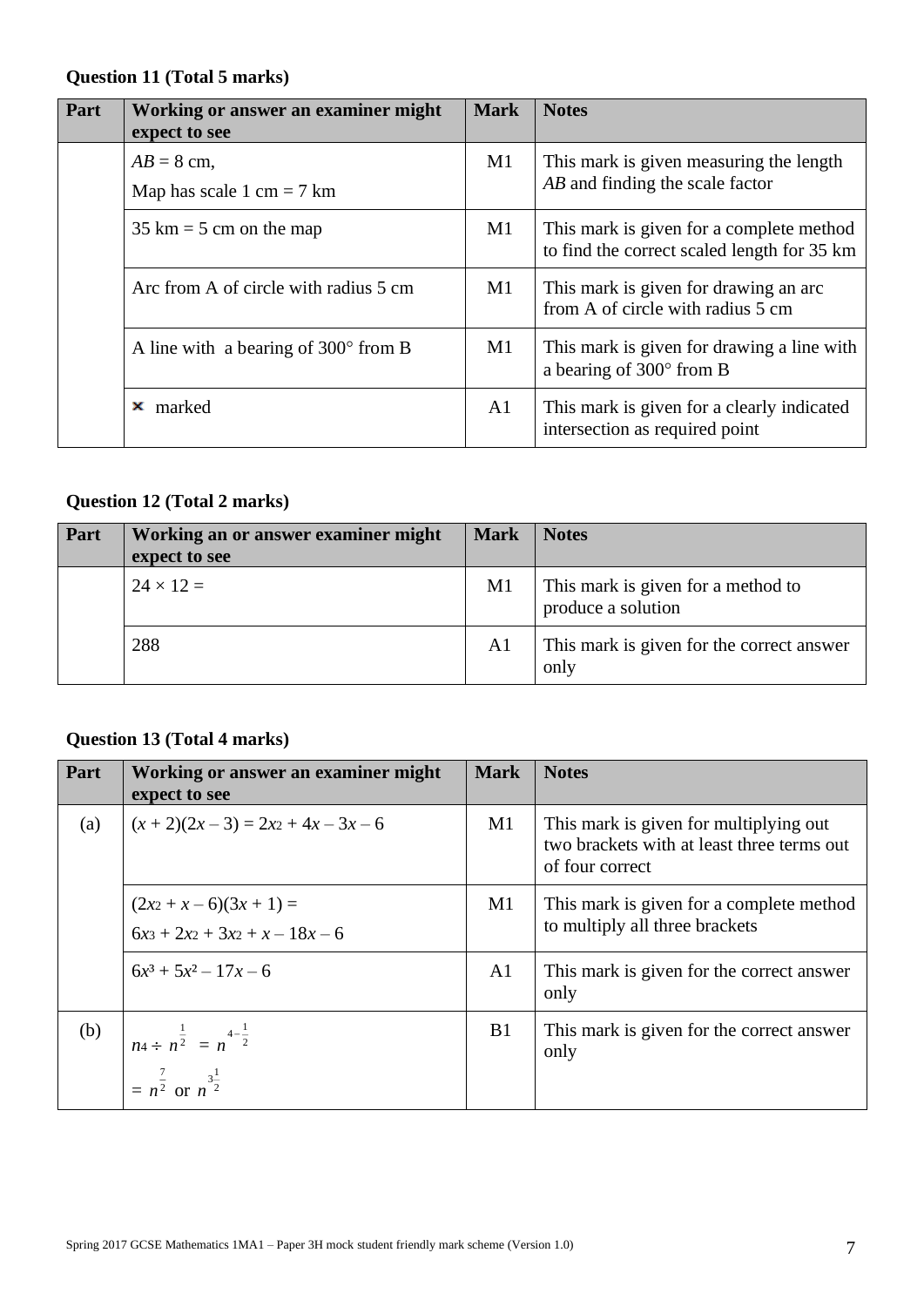### **Question 14 (Total 3 marks)**

| Part | Working or answer an examiner might<br>expect to see | <b>Mark</b>    | <b>Notes</b>                                                                      |
|------|------------------------------------------------------|----------------|-----------------------------------------------------------------------------------|
|      | $\sqrt{(9 \times 7)} + \sqrt{(9c)}$                  | M1             | This mark is given for a valid first step                                         |
|      | $3(\sqrt{7} + \sqrt{c})$                             | M1             | This mark is given for a complete method<br>to show a multiplicative relationship |
|      | 1:3                                                  | A <sub>1</sub> | This mark is given for the correct answer<br>only                                 |

### **Question 15 (Total 3 marks)**

| Part | Working or answer an examiner might<br>expect to see | <b>Mark</b> | <b>Notes</b>                                                          |
|------|------------------------------------------------------|-------------|-----------------------------------------------------------------------|
|      | $960 \div 120 (= 8)$                                 | M1          | This mark is given for method to find the<br>volume scale factor      |
|      | $(\sqrt[3]{8})_2$                                    | M1          | This mark is given for a complete process<br>to find the surface area |
|      | 1:4                                                  | A1          | This mark is given for the correct answer<br>only                     |

## **Question 16 (Total 3 marks)**

| Part | Working or answer an examiner might<br>expect to see                                                                      | <b>Mark</b>    | <b>Notes</b>                                                       |
|------|---------------------------------------------------------------------------------------------------------------------------|----------------|--------------------------------------------------------------------|
|      | $\frac{1}{8} \times \frac{2}{7}$ or $\frac{2}{8} \times \frac{3}{7}$                                                      | P <sub>1</sub> | This mark is given for process to start to<br>find a solution      |
|      | $\left(\frac{1}{8} \times \frac{2}{7}\right) + \left(\frac{2}{8} \times \frac{3}{7}\right) = \frac{2}{56} + \frac{6}{56}$ | P1             | This mark is given for complete process<br>to find the probability |
|      | $\frac{8}{56}$                                                                                                            | A <sub>1</sub> | This mark is given for the correct answer<br>only                  |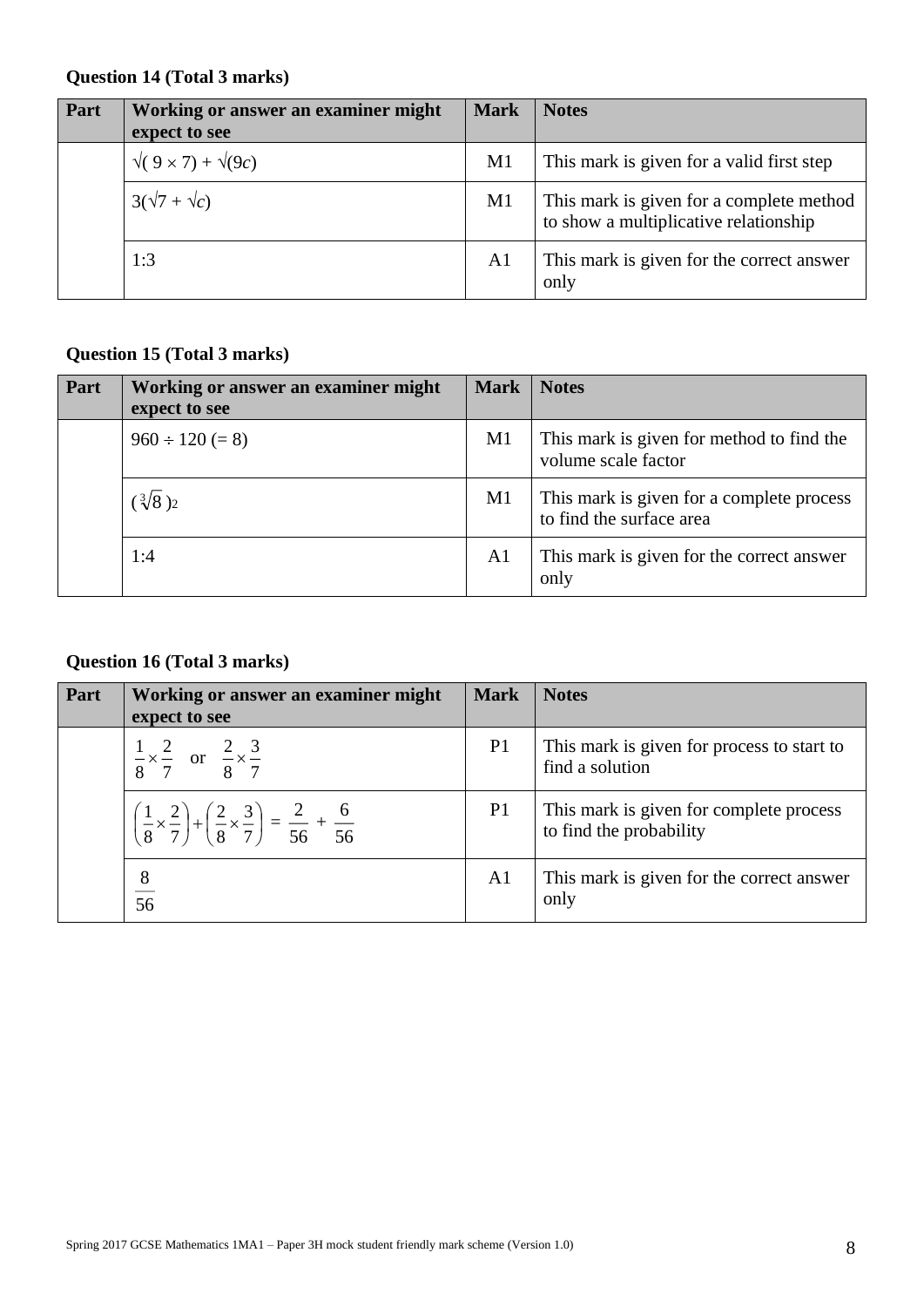### **Question 17 (Total 4 marks)**

| Part | Working or answer an examiner might<br>expect to see     | <b>Mark</b>    | <b>Notes</b>                                                                |
|------|----------------------------------------------------------|----------------|-----------------------------------------------------------------------------|
| (a)  | $N = 100a + 10b + c$<br>$K = 100c + 10b + a$             | M1             | This mark is given for forming algebraic<br>expressions for $N$ and $K$     |
|      | $N-K = 99a - 99c$                                        | M1             | This mark is given for finding the<br>difference for their expressions      |
|      | $= 99(a-c)$ , so a multiple of 99                        | C1             | This mark is given for a concluding<br>statement using the term $99(a - c)$ |
| (b)  | Yes, it has no effect since the <i>b</i> terms<br>cancel | C <sub>1</sub> | This mark is given for a correct statement                                  |

## **Question 18 (Total 6 marks)**

| Part    | Working or answer an examiner might<br>expect to see                                       | <b>Mark</b>    | <b>Notes</b>                                                                                                                                                                                         |
|---------|--------------------------------------------------------------------------------------------|----------------|------------------------------------------------------------------------------------------------------------------------------------------------------------------------------------------------------|
| (a)     | $(7\frac{1}{2}$ squares – 4 squares) represent 7 fish;<br>so each square represents 2 fish | M1             | This mark is given for working with<br>frequency density                                                                                                                                             |
|         | 10, 8, 12, 15, 15, 8                                                                       | M1             | This mark is given for finding at least 4<br>of 10, 8, 12, 15, 15, 8                                                                                                                                 |
|         | $10+8+12+15+15+8=68$                                                                       | A <sub>1</sub> | This mark is given for the correct<br>answer only                                                                                                                                                    |
| (b)(i)  |                                                                                            | M1             | This mark is given for a complete<br>correct method to divide the area of the<br>histogram into two equal parts<br><b>or</b><br>for a complete correct method to<br>interpolate for the 34.5th value |
|         | $412 - 417$                                                                                | A <sub>1</sub> | This mark is given for the correct<br>answer only answer within the range<br>$412 - 417$                                                                                                             |
| (b)(ii) | Only an estimate because it is dependent<br>on a distribution within the interval          | C1             | This mark is given for a correct<br>statement.                                                                                                                                                       |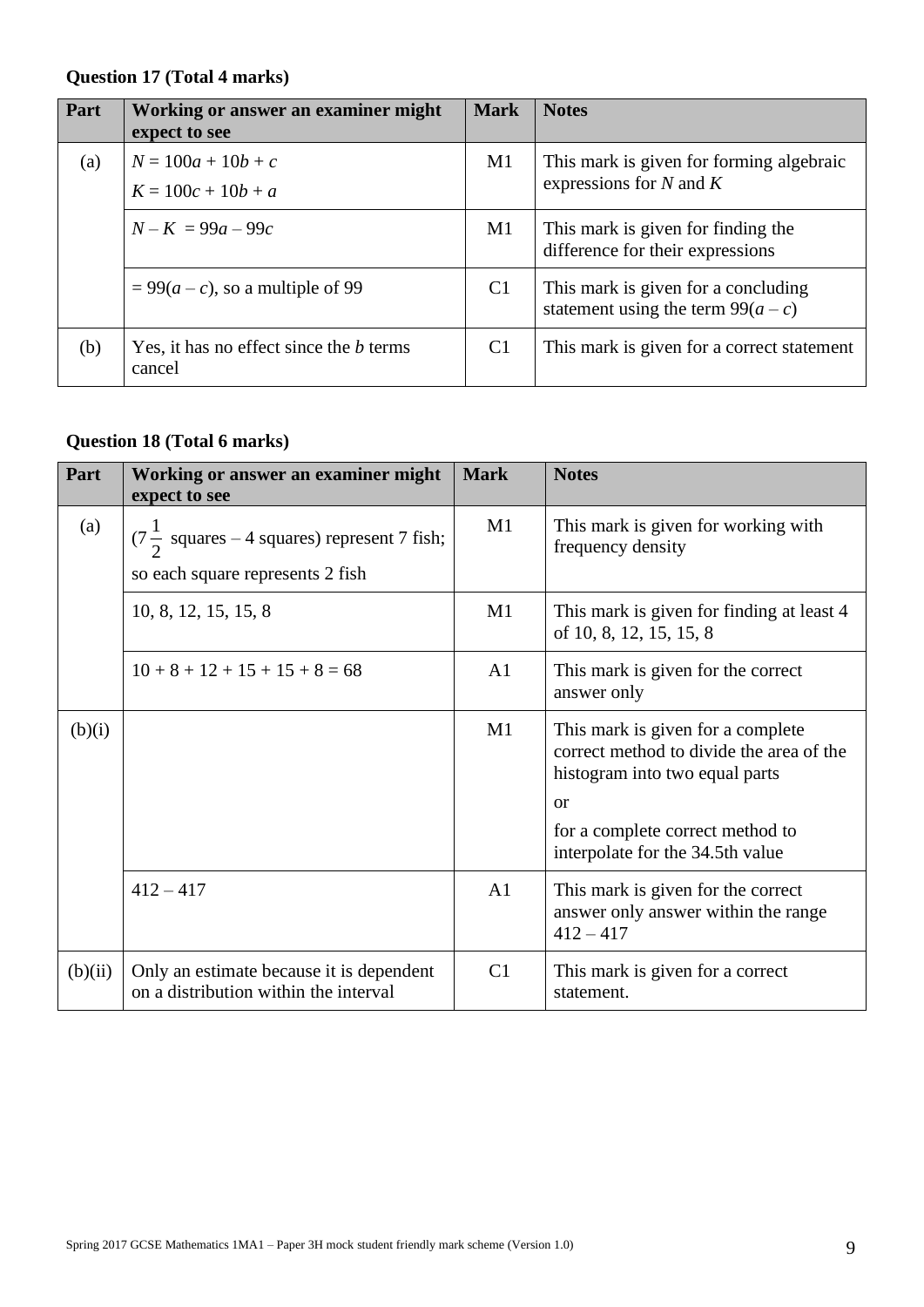### **Question 19 (Total 3 marks)**

| Part | Working or answer an examiner might<br>expect to see | <b>Mark</b>    | <b>Notes</b>                                                      |
|------|------------------------------------------------------|----------------|-------------------------------------------------------------------|
|      | $2x^2 - 5x - 12 = (2x + 3)(x - 4)$                   | M1             | This mark is given for factorising the<br>quadratic               |
|      | $x=-\frac{3}{2}$ and $x=4$                           | A1             | This mark is given for critical values of<br>$-\frac{3}{2}$ and 4 |
|      | $x < -\frac{3}{2}$ and $x > 4$                       | A <sub>1</sub> | This mark is given for the correct<br>inequalities                |

# **Question 20 (Total 3 marks)**

| Part | Working or answer an examiner might<br>expect to see | <b>Mark</b>    | <b>Notes</b>                                                     |
|------|------------------------------------------------------|----------------|------------------------------------------------------------------|
|      | $0.11 \div 0.55 (= 0.2)$                             | P <sub>1</sub> | This mark is given for a process to start to<br>find a solution  |
|      | $0.2 \times (1 - 0.55) =$                            | P <sub>1</sub> | This mark is given for complete process to<br>find a probability |
|      | 0.09                                                 | A <sub>1</sub> | This mark is given for the correct answer<br>only                |